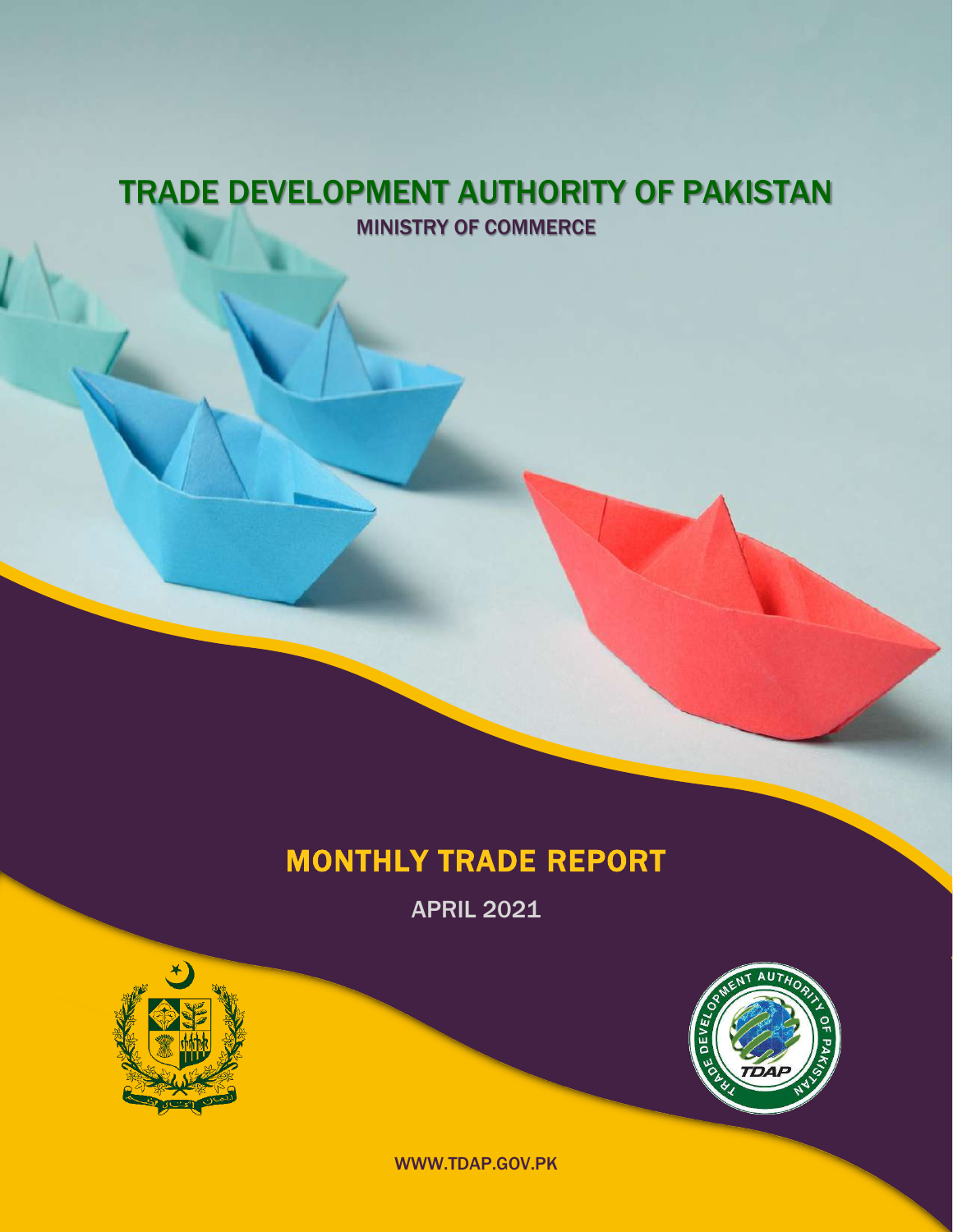### **DISCLAIMER**

The provisional data from Weboc, PBS and PRAL have been reported for information purposes only. Every effort has been made to cross-check and verify the authenticity of the data. Trade development Authority of Pakistan, or the author(s), do not guarantee the data included in this work. All data and statistics used are correct as of 5<sup>th</sup> May, 2021 and may be subject to change.

For any queries or feedback regarding this publication, please contact at:

Afshan Uroos Assistant Manager afshan.uroos@tdap.gov.pk.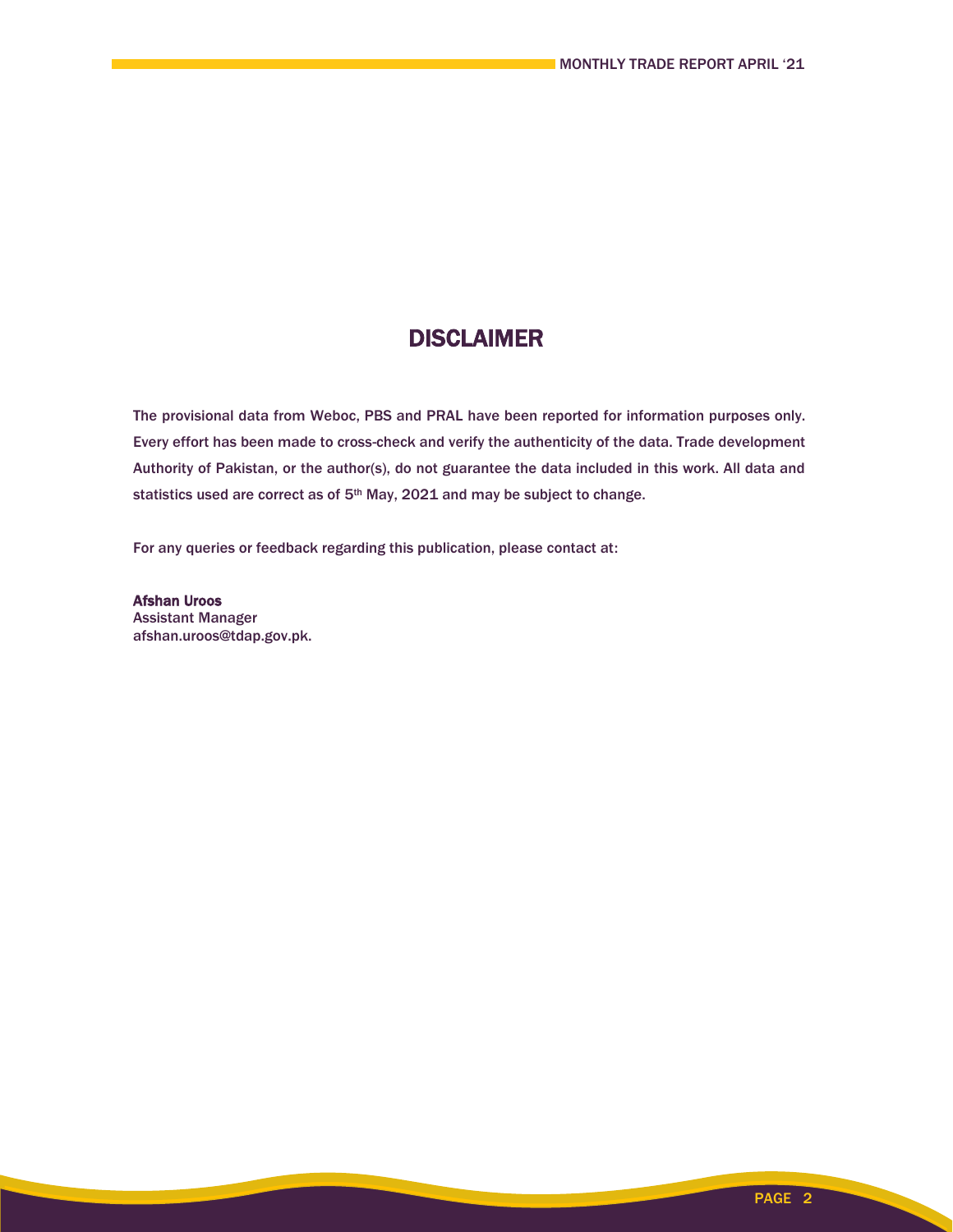## **SUMMARY**

 *\*Trade values in US\$ million*

| FY 2020-21             | FY 2019-20 | <b>% CHANGE</b> |
|------------------------|------------|-----------------|
| 2,194                  | 955        | 129.7%          |
| 20,881<br>July - April |            | 13.5 %          |
|                        |            |                 |
| FY 2020-21             | FY 2019-20 | <b>% CHANGE</b> |
| 5,188                  | 3,202      | 62%             |
| 44,706                 | 37,992     | 17.67 %         |
|                        |            | 18,399          |

Trade Statistics reported in April 2021 are different from the traditional trade pattern of Pakistan. The unusual trade figures are reflected due to the COVID-19 pandemic, global trade restrictions, lockdown in the country, and trade restrictions for China during April

2020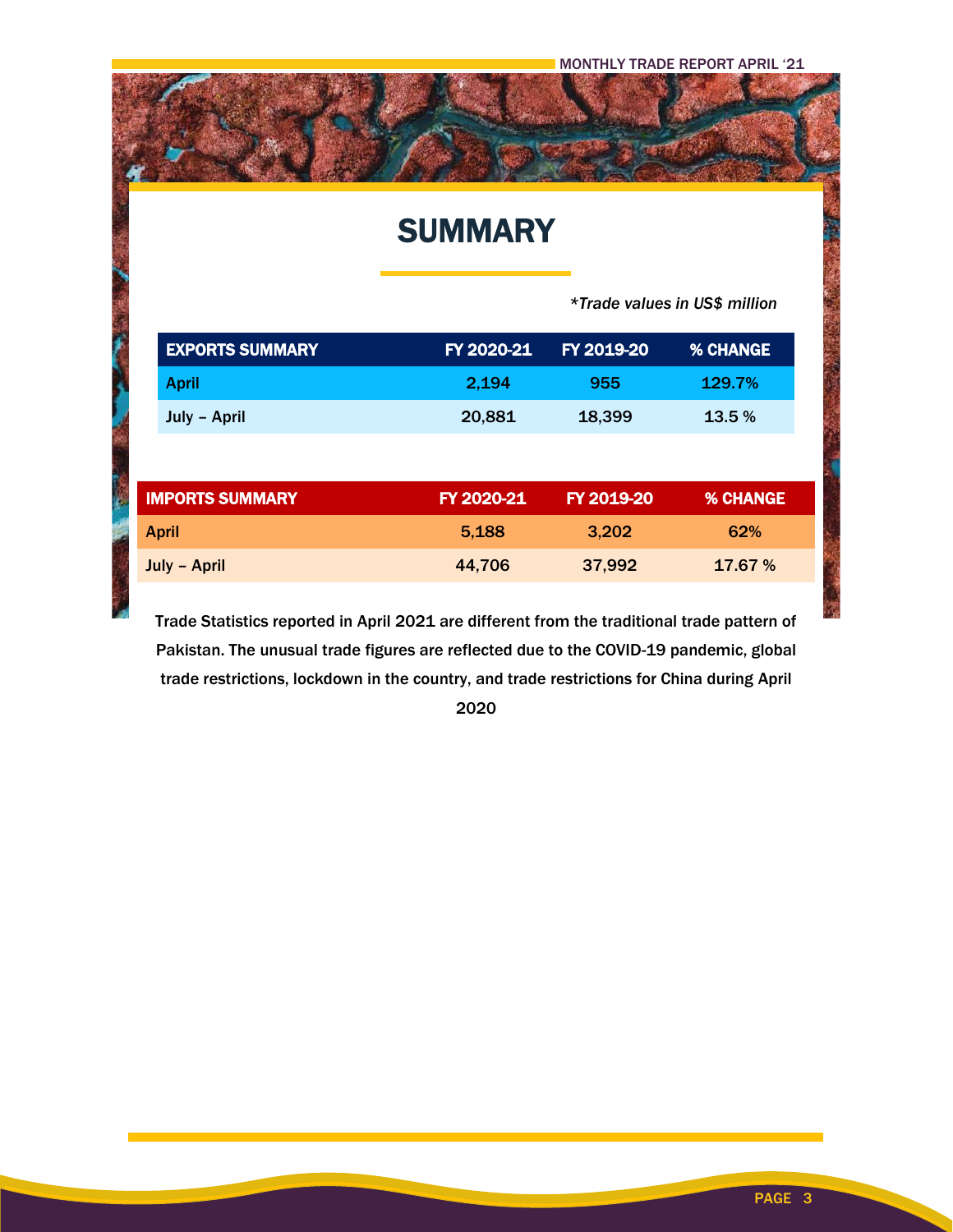# EXPORT PROFILE

*\*Trade values in US\$ million*

#### TOP PARTNER COUNTRIES SHOWING INCREASE

| <b>COUNTRY</b>              | <b>APRIL 2021</b> | <b>APRIL 2020</b> | <b>% CHANGE</b> |
|-----------------------------|-------------------|-------------------|-----------------|
| <b>United States</b>        | 489.9             | 137.6             | 256%            |
| <b>United Arab Emirates</b> | 275.7             | 77.5              | 256%            |
| China                       | 207.2             | 81.9              | 153%            |
| <b>United Kingdom</b>       | 200.8             | 60.9              | 230%            |
| Germany                     | 128.8             | 43.3              | 197%            |

#### TOP PARTNER COUNTRIES SHOWING DECREASE

| <b>COUNTRY</b>  | <b>APRIL 2021</b> | <b>APRIL 2020</b> | % CHANGE |
|-----------------|-------------------|-------------------|----------|
| Kenya           | 20.2              | 25.0              | $-19%$   |
| Oman            | 14.7              | 15.2              | $-3%$    |
| Qatar           | 11.3              | 12.1              | $-7%$    |
| <b>Djibouti</b> | 3.0               | 4.9               | $-40%$   |
| Lithuania       | 2.3               | 3.6               | $-38%$   |

#### TOP GROWING COMMODITIES

| <b>HS</b> | <b>PRODUCTS</b>                                                                  | <b>APRIL</b><br>2021 | <b>APRIL</b><br>2020 | %<br><b>CHANGE</b> |
|-----------|----------------------------------------------------------------------------------|----------------------|----------------------|--------------------|
| 6302      | Bedlinen, table linen, toilet linen and kitchen<br>linen of all types of textile | 342.9                | 85.6                 | 301%               |
| 6203      | Men's or boys' suits, ensembles, jackets,<br>blazers, trousers, bib and brace    | 220.6                | 41.2                 | 435%               |
| 5205      | Cotton yarn other than sewing thread,<br>containing $>= 85\%$ cotton b           | 87.9                 | 35.1                 | 151%               |
| 5209      | Woven fabrics of cotton, containing >= 85%<br>cotton                             | 71.3                 | 13.9                 | 414%               |
| 6103      | Men's or boys' suits, ensembles, jackets,<br>blazers, trousers, bib and brace    | 61.6                 | 11.7                 | 428%               |

#### TOP DECREASING COMMODITIES

| HS   | <b>PRODUCTS</b>                                                    | <b>APRIL 2021</b> | <b>APRIL 2020</b> | % CHANGE |
|------|--------------------------------------------------------------------|-------------------|-------------------|----------|
| 1006 | <b>Rice</b>                                                        | 177.6             | 228.2             | $-22%$   |
| 2523 | Cement, incl. cement clinkers,<br>whether or not coloured          | 11.7              | 16.8              | $-30%$   |
| 0910 | Ginger, saffron, turmeric "curcuma",<br>thyme, bay leaves          | 6.7               | 7.3               | $-8%$    |
| 3920 | Plates, sheets, film, foil and strip, of<br>non-cellular plastics, | 5.3               | 5.4               | $-2%$    |
| 1213 | Cereal straw and husks, unprepared,<br>whether or not chopped      | 4.4               | 5.2               | $-15%$   |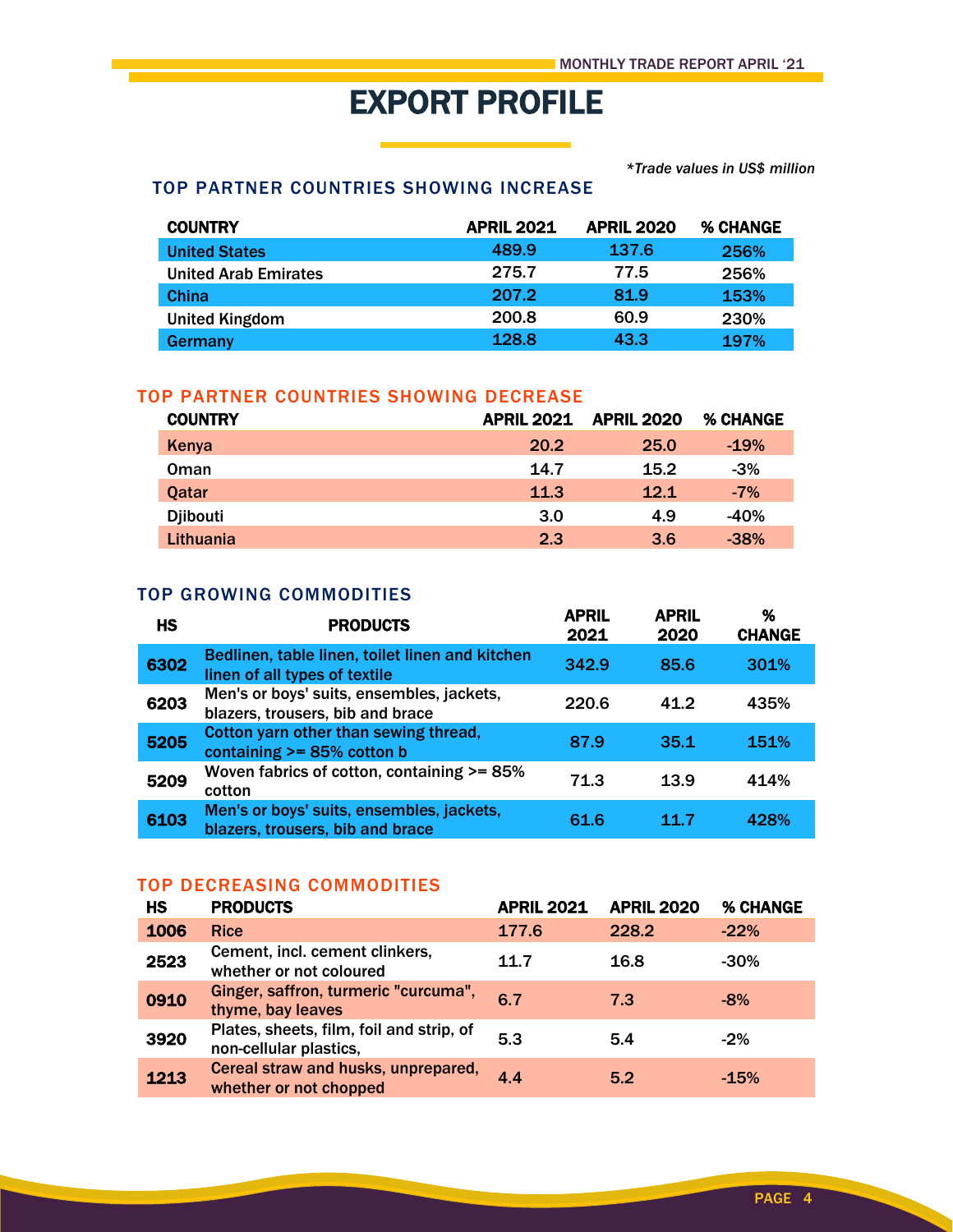# IMPORT PROFILE

#### *\*Trade values in US\$ million*

#### TOP PARTNER COUNTRIES SHOWING INCREASE

| <b>COUNTRY</b>              | <b>APRIL 2021</b> | <b>APRIL 2020</b> | <b>% CHANGE</b> |
|-----------------------------|-------------------|-------------------|-----------------|
| <b>China</b>                | 1,288             | 878.7             | 47%             |
| <b>United Arab Emirates</b> | 485.1             | 228.9             | 112%            |
| Indonesia                   | 312.3             | 188.5             | 66%             |
| Saudi Arabia                | 273.5             | 73.6              | 272%            |
| <b>Oatar</b>                | 265.2             | 89.8              | 195%            |

#### TOP PARTNER COUNTRIES SHOWING DECREASE

| <b>COUNTRY</b>            | <b>APRIL 2021</b> | <b>APRIL 2020</b> | % CHANGE |
|---------------------------|-------------------|-------------------|----------|
| <b>Malaysia</b>           | 92.1              | 103.1             | $-11\%$  |
| <b>Singapore</b>          | 36.0              | 43.9              | $-18%$   |
| <b>Russian Federation</b> | 27.4              | 40.9              | $-33%$   |
| <b>Netherlands</b>        | 22.1              | 23.3              | $-5%$    |
| <b>Mexico</b>             | 10.0              | 13.0              | $-24%$   |

#### TOP GROWING COMMODITIES

| <b>HS</b> | <b>PRODUCTS</b>                                                                          | <b>APRIL 2021</b> | <b>APRIL 2020</b> | % CHANGE   |
|-----------|------------------------------------------------------------------------------------------|-------------------|-------------------|------------|
| 2710      | <b>Petroleum oils and oils obtained</b><br>from bituminous minerals<br>(excluding crude) | 397.2             | 338.0             | <b>18%</b> |
| 2709      | Petroleum oils and oils obtained<br>from bituminous minerals, crude                      | 343.8             | 58.2              | 490%       |
| 2711      | Petroleum gas and other gaseous<br>hydrocarbons                                          | 340.2             | 177.0             | 92%        |
| 1511      | Palm oil and its fractions                                                               | 280.1             | 188.9             | 48%        |
| 8517      | Telephone sets,                                                                          | 175.7             | 85.3              | 106%       |

#### TOP DECREASING COMMODITIES

| <b>HS</b> | <b>PRODUCTS</b>                                           | <b>APRIL 2021</b> | <b>APRIL 2020</b> | % CHANGE |
|-----------|-----------------------------------------------------------|-------------------|-------------------|----------|
| 8541      | Diodes, transistors and similar<br>semiconductor devices  | 58.0              | 64.0              | $-9%$    |
| 8537      | Boards, panels, consoles, desks,<br>cabinets              | 15.8              | 27.1              | $-42%$   |
| 3822      | Diagnostic or laboratory reagents on<br>a backing         | 14.5              | 22.9              | $-37%$   |
| 2926      | <b>Nitrile-function compounds</b>                         | 13.3              | 16.9              | $-21%$   |
| 1901      | Malt extract; food preparations of<br>flour, groats, meal | 12.3              | 14.0              | $-12%$   |